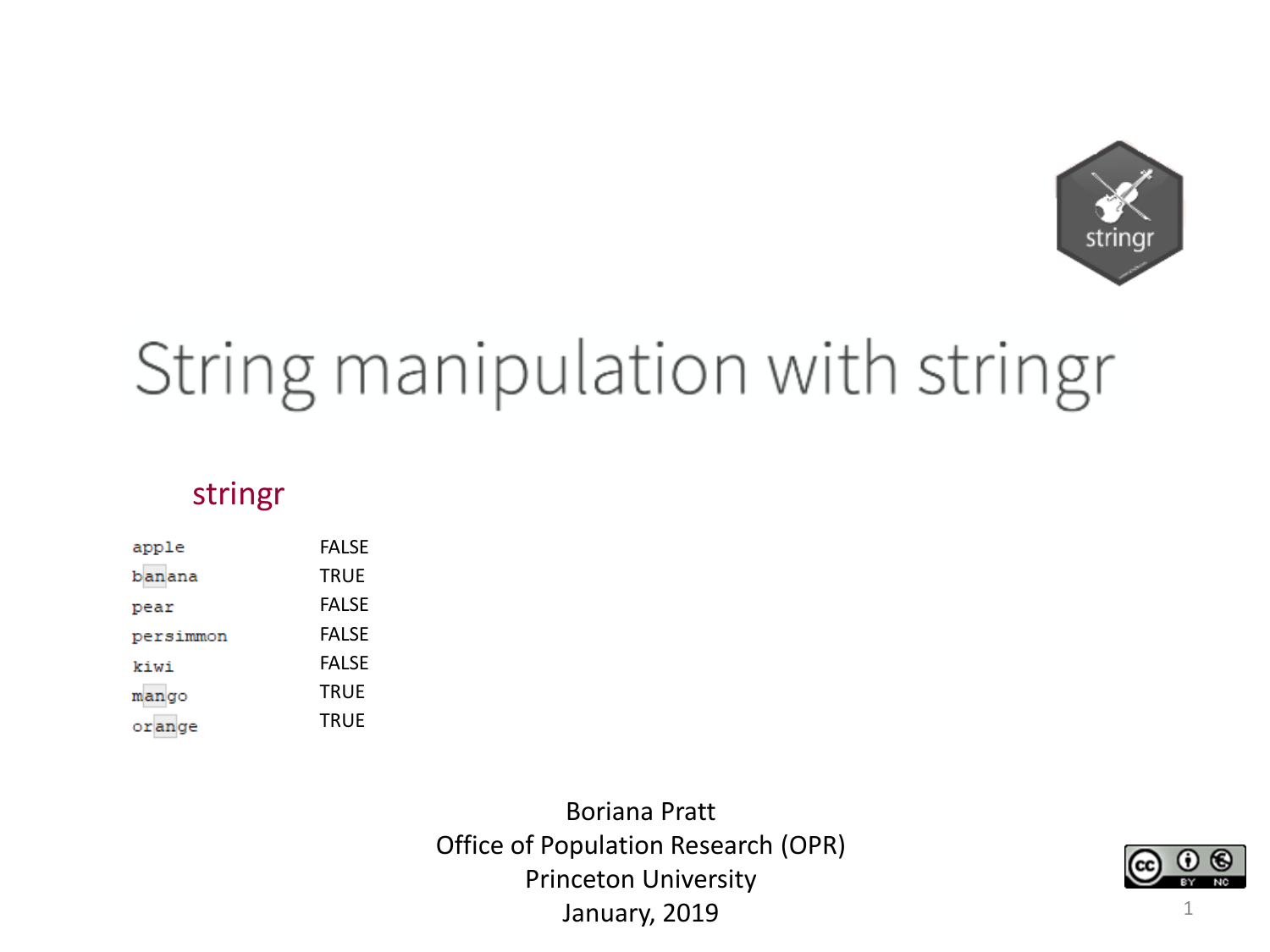#### **Syntax**

'stringr' is an R package with functions that handle the most common string manipulations. It is build on top of another R package – 'stringi'.

Basic syntax: str\_*fname*(*string*,…)

All 'stringr' functions are vectorized.

Let's make a vector of strings: fruits <- c("apple", "banana", "pear", "persimmon", "kiwi", "mango", "orange")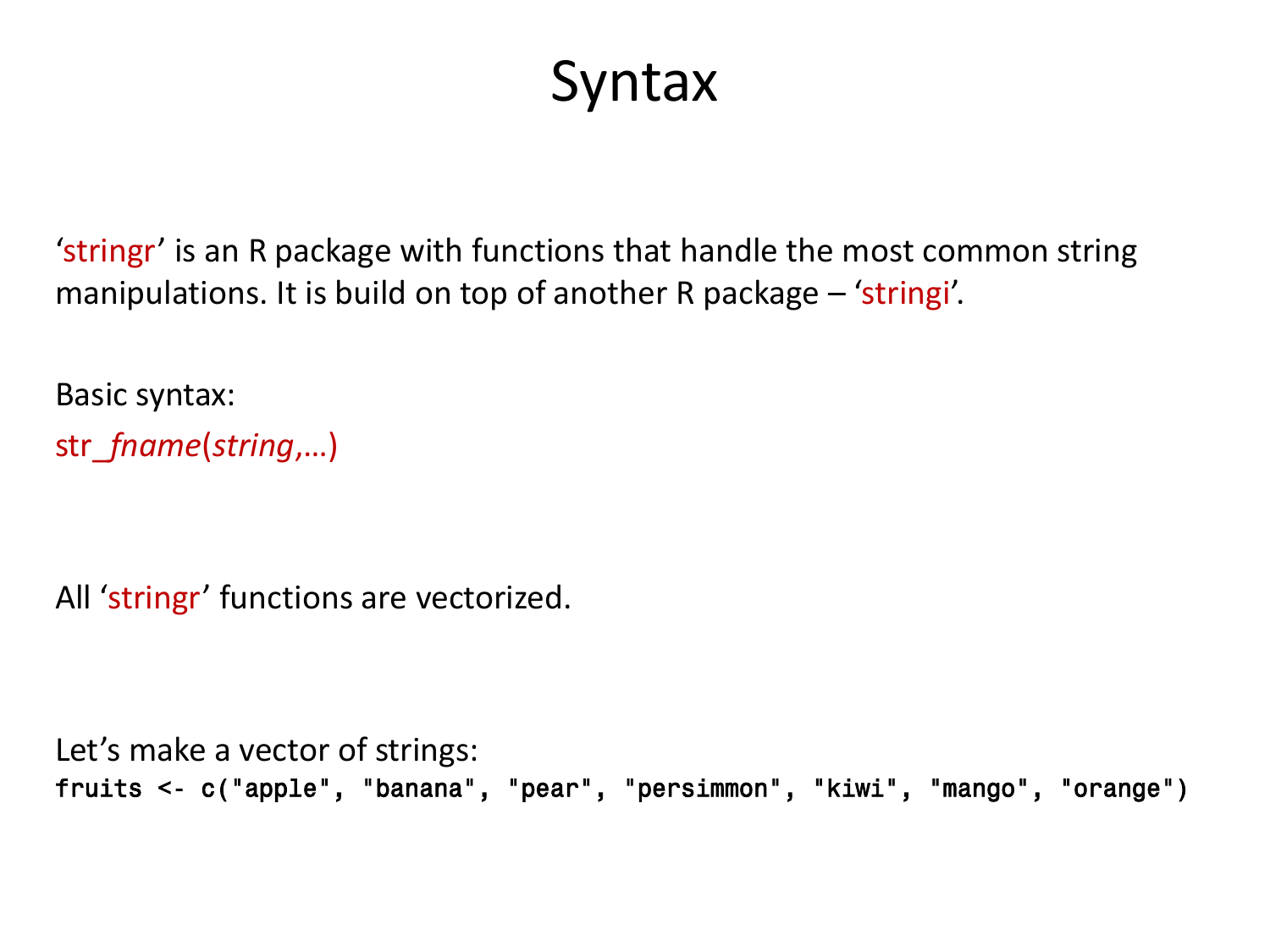#### Basic functions

str\_length() – number of characters in the string - same as nchar()

str $c()$ str\_c(*string*, sep="", collapse=NULL) str\_c(string, collapse=",") - collapse a vector of strings into a single string – combine two strings - like paste0()

str\_dup() str\_dup(*string*, times=2) str\_dup(*string*, c(2,1,3,2,1,2)) – duplicate a string

str\_sub() str\_sub(*string*, start, end) str\_sub(*string*, start, end) <- *value* – extracts substring (could be used to replace a substring)

Let's try these on our vector of strings…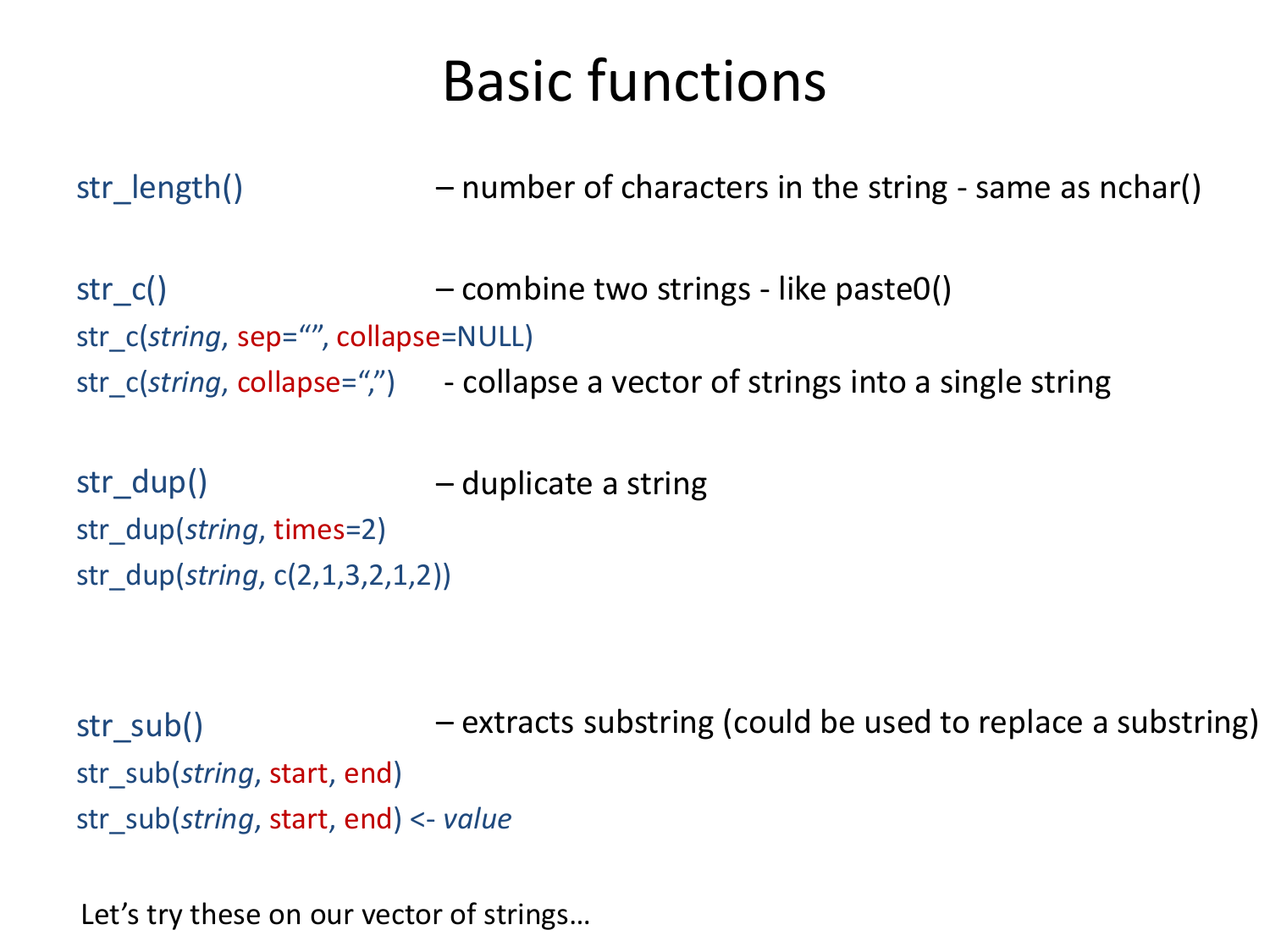#### Exercises – basic functions

```
fruits <- c("apple", "banana", "pear","persimmon","kiwi", "mango","orange")
str length(fruits)
str dup(fruits, c(2,1,3,1,2))
list fruits <- str c(fruits, collapse=",")
fcolor <-c("red", "yellow","green","orange","green","reddish",NA)
str c(fruits, fcolor, sep=", ")
paste(fruits, fcolor, sep=", ")
str sub(fruits, 1, 3)
str sub(list fruits, 1, 3)
str sub(list fruits, 21, 29)
str sub(list fruits, 1, 3) <- "str sub(fruits, 4, 4) <- "4"
```
Find more exercises on line at:

<https://cran.r-project.org/web/packages/stringr/vignettes/stringr.html>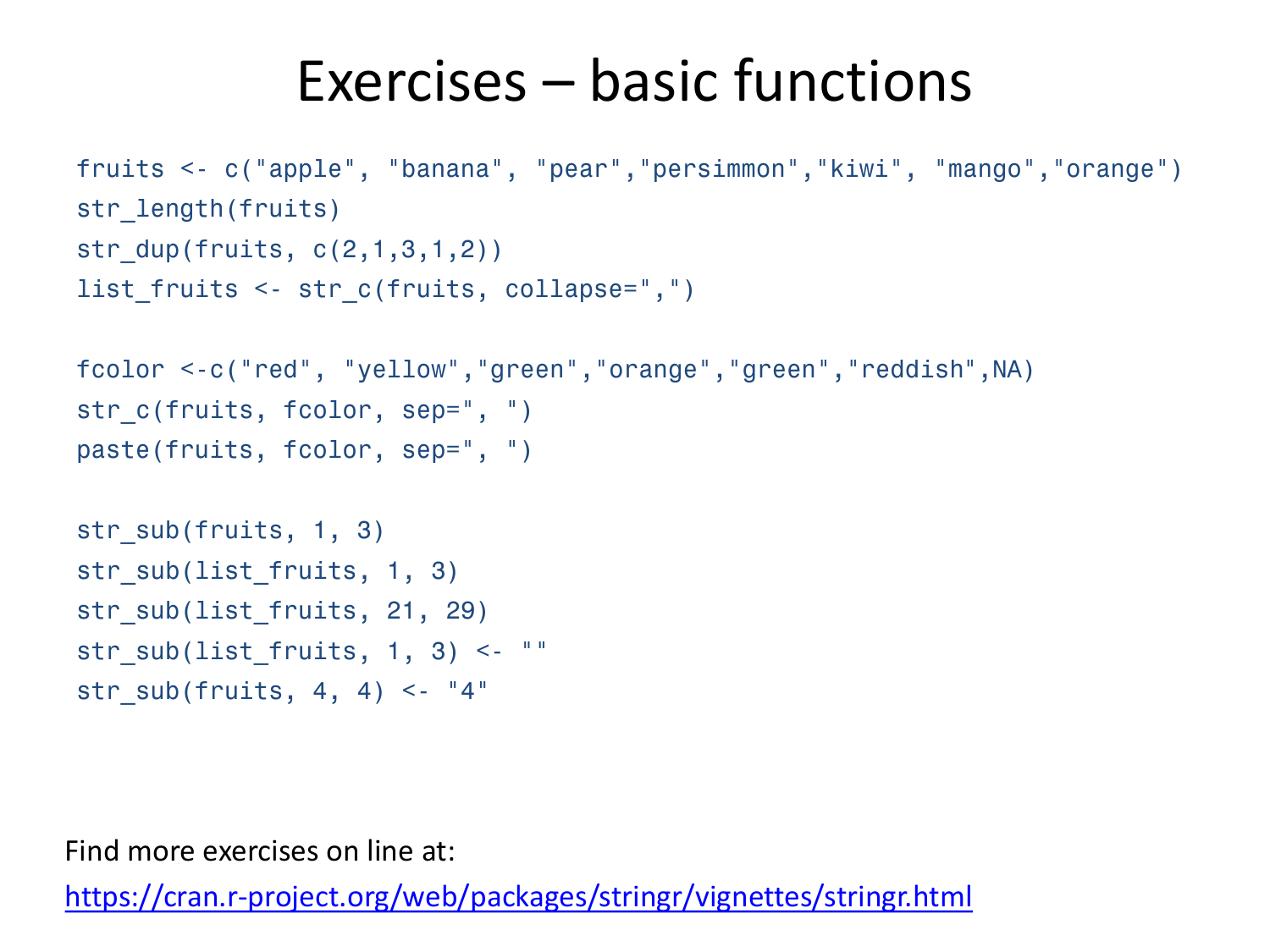#### whitespace

str\_trim() str\_trim(*string*, side=c("both","left","right")) – removes leading and/or trailing whitespace

str\_pad() – pads string with extra whitespace either to the left, right or both sides

```
str_pad(string, width, side=c("both","left","right"), pad="")
```
str\_trunc() str\_trunc(*string*, width, side=c("both","left","right"), ellipsis="...") – truncate a string to a specified width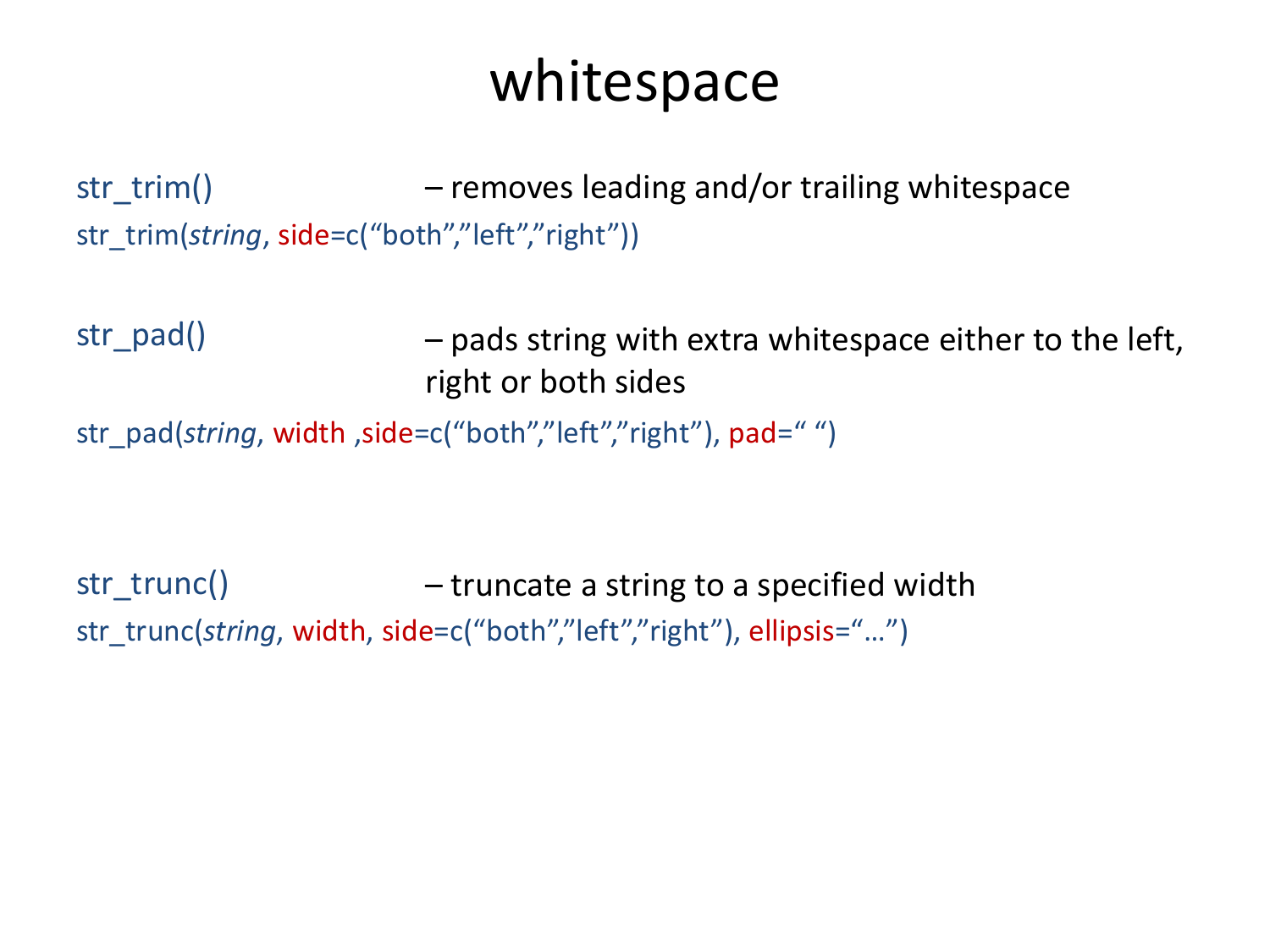#### Exercises – whitespace functions

```
Pad and then trim:
```

```
fruits <- c("apple", "banana", "pear","persimmon","kiwi","mango","orange")
fruits3 <- str_pad(fruits, 10, "both")
```

```
str trim(fruits3)
str trim(fruits3, "left")
```

```
str trunc(fruits, 5, ellipsis="..")
```
Find more exercises on line at:

<https://cran.r-project.org/web/packages/stringr/vignettes/stringr.html>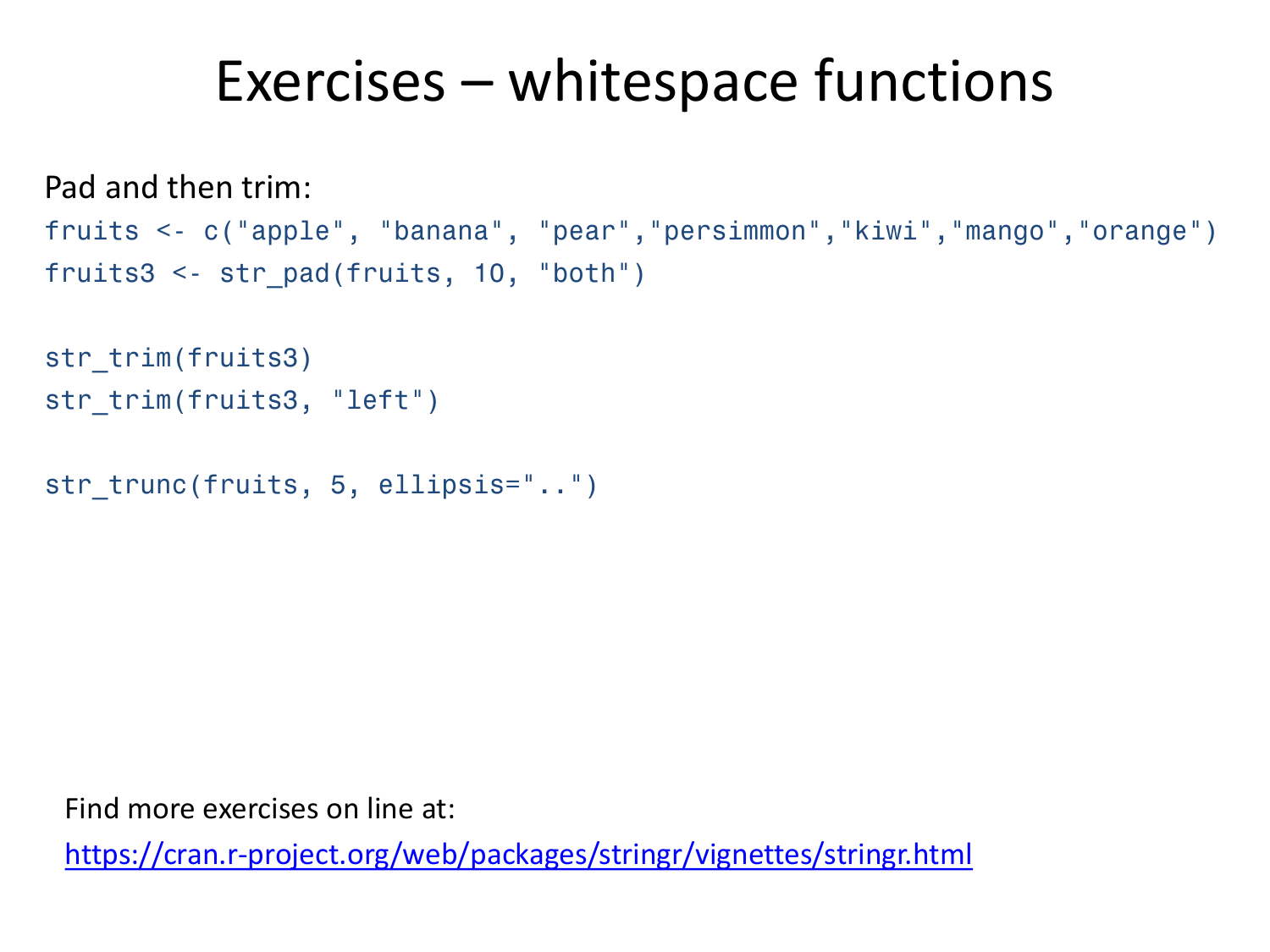#### Functions for case conversion

| str_to_upper() | - makes all letters upper case |
|----------------|--------------------------------|
|----------------|--------------------------------|

- str\_to\_lower() makes all letters lower case
- str\_to\_title() - capitalizes first letter of each word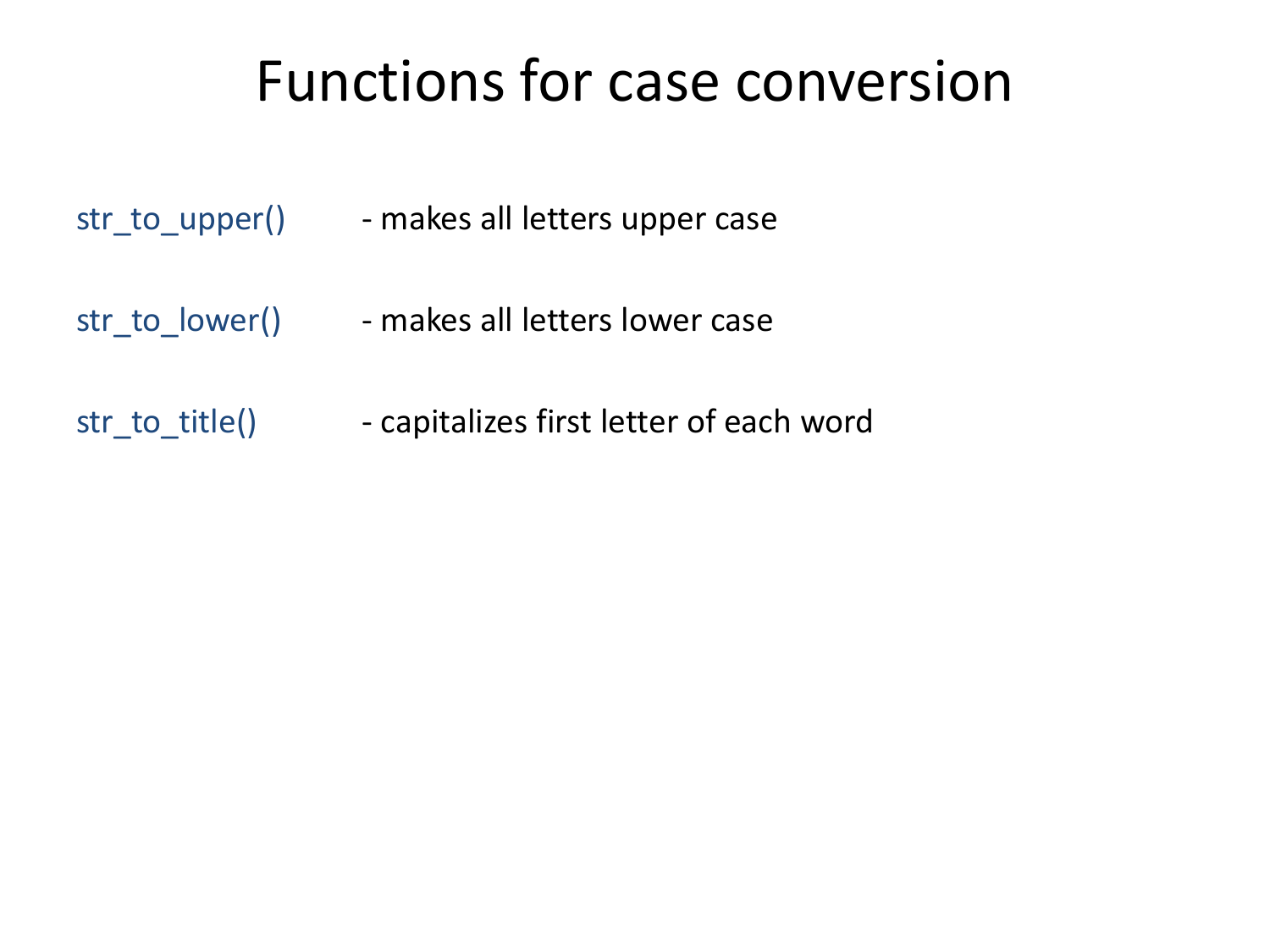#### Exercises – case conversion functions

```
str to upper(fruits)
greetings <- c("HI", "BYE", "GOOD MORNING", "GOOD EVENING")
str to lower(greetings)
str to title(greetings)
```
Find more exercises on line at:

<https://r4ds.had.co.nz/strings.html>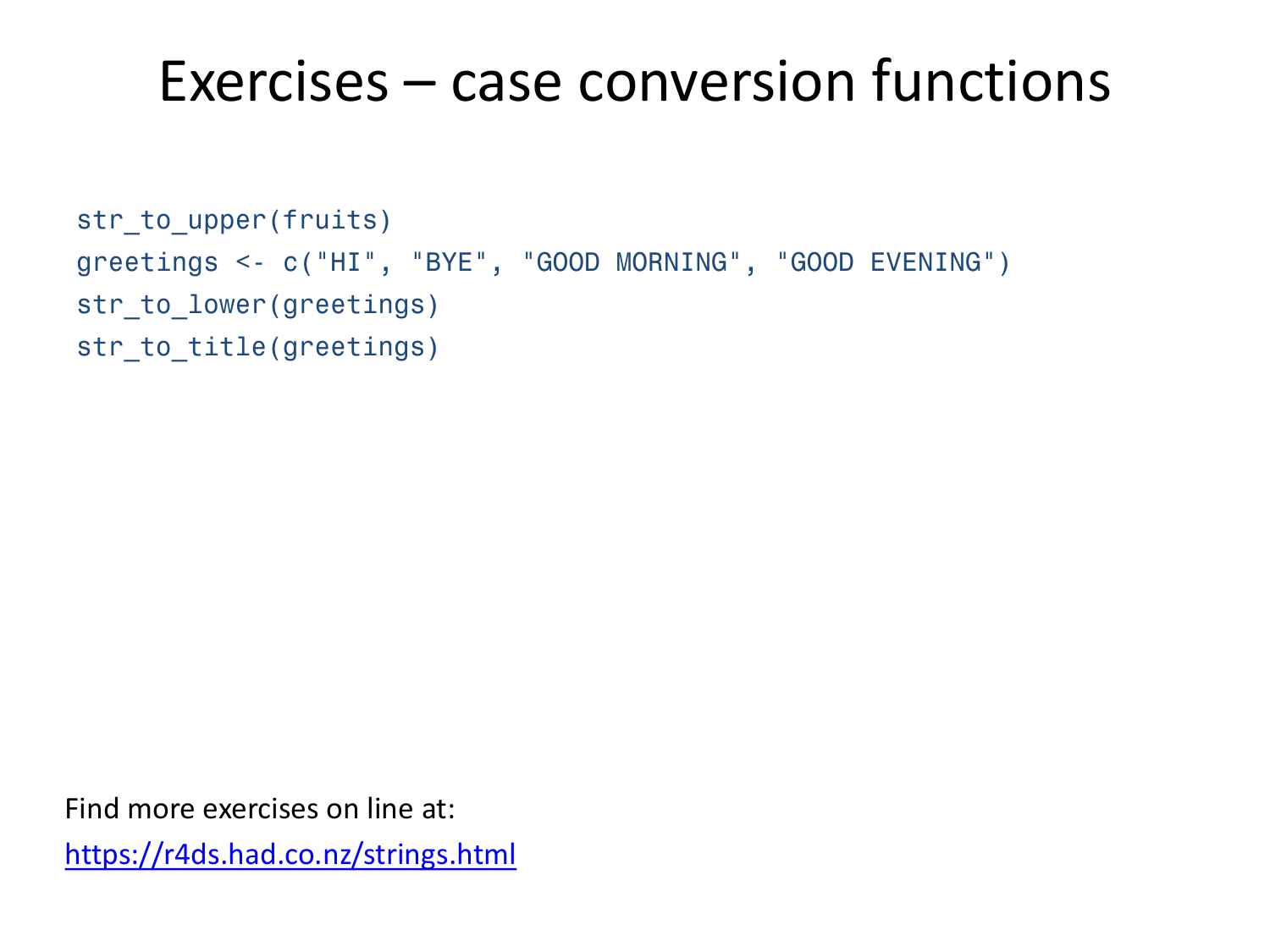#### Order functions

str\_order() str\_order(*string*, decreasing=FALSE, locale= "en", na.last=TRUE) - returns the indexes of the sorted vector

str\_sort() str\_sort(*string*, decreasing=FALSE, locale= "en", na.last=TRUE) - sorts a character vector



Note: The above 'stringr' functions are locale-sensitive – depending on your locale you may get slightly different results.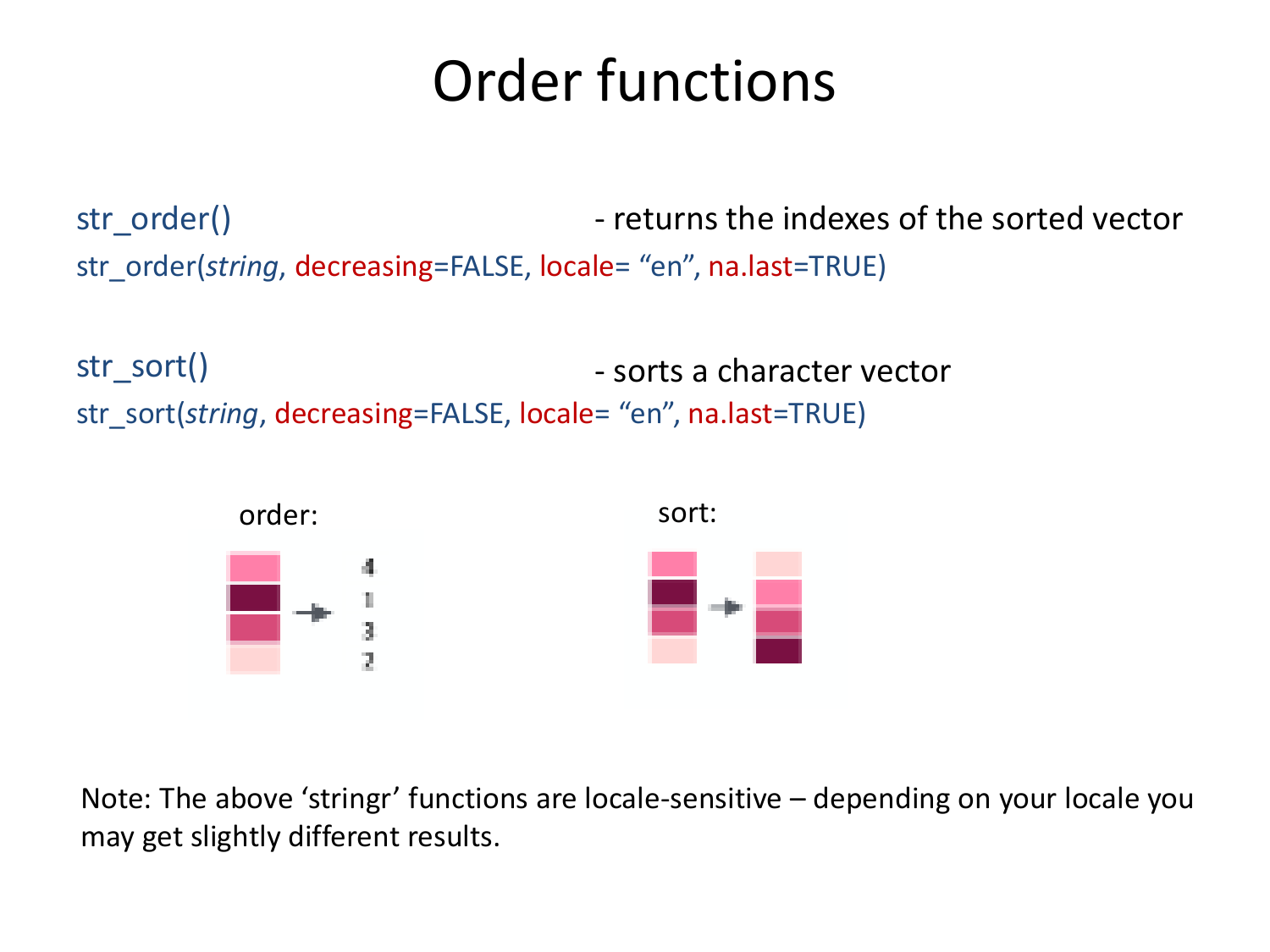#### Exercises – order and sort functions

Sort (and order) the fruits alphabetically: str order(fruits) str sort(fruits)

Example of different sorting:

```
str sort(letters, locale="haw")
```
Find the stringr cheat sheet on line at:

<https://www.rdocumentation.org/packages/stringr/versions/1.3.1>

Detailed explanation on the above functions can be found here: [https://rdrr.io/cran/stringr/man/str\\_order.html](https://rdrr.io/cran/stringr/man/str_order.html)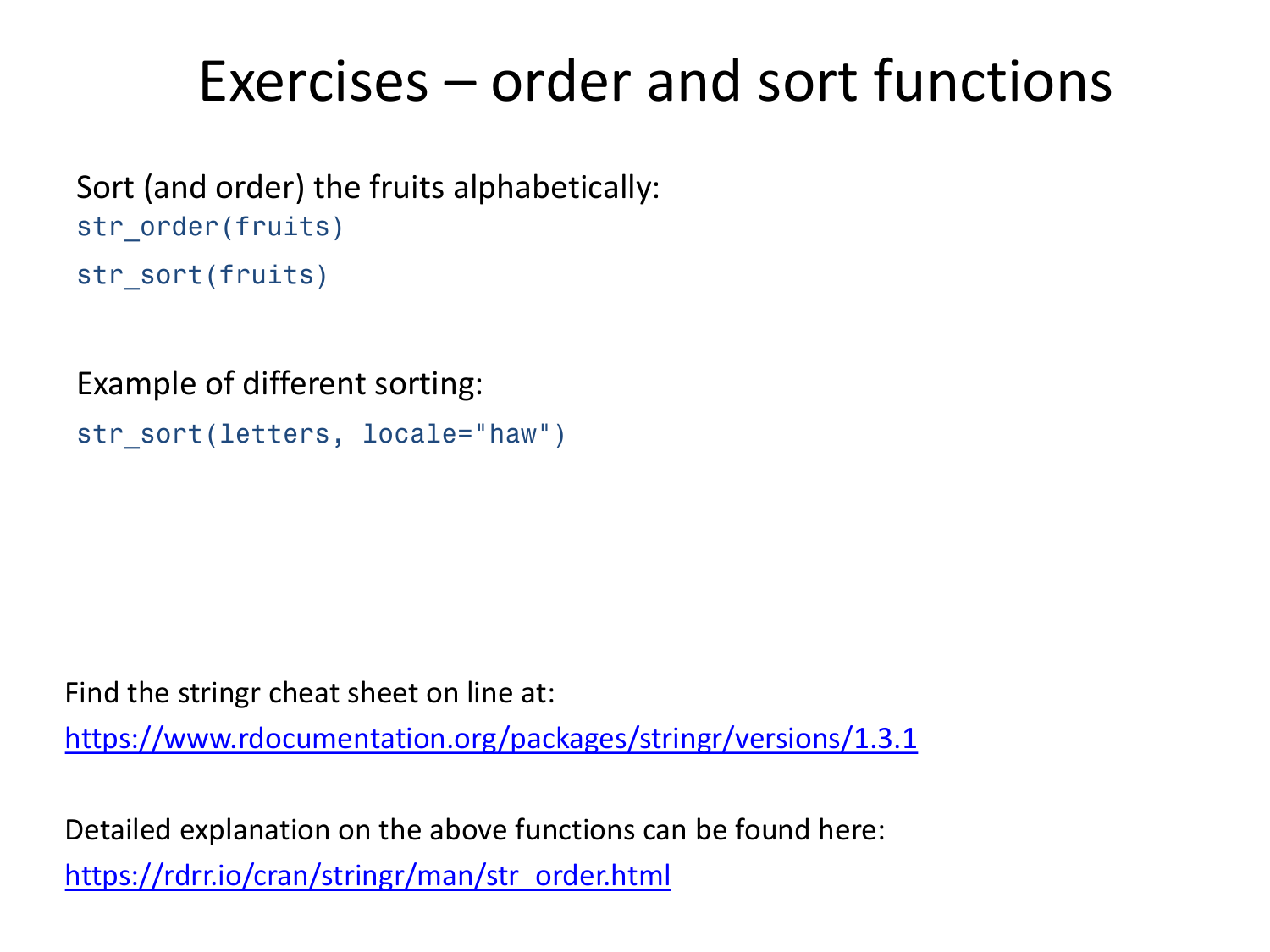## Functions for pattern search

| str detect()     | - detect a pattern (based on grepl) - returns T/F                                                                |           |                |
|------------------|------------------------------------------------------------------------------------------------------------------|-----------|----------------|
| str count()      | - count the number of matches                                                                                    |           |                |
| str locate()     | - finds the start and end positions of <b>the first match</b> of the<br>pattern in the string - returns a matrix |           |                |
| str locate all() | - finds the start and end positions of <b>all matches</b> of the<br>pattern in the string - returns a list       | stringr   |                |
|                  |                                                                                                                  | apple     | 0              |
|                  |                                                                                                                  | banana    | $\overline{2}$ |
|                  |                                                                                                                  | pear      | 0              |
|                  |                                                                                                                  | persimmon | 0              |
|                  |                                                                                                                  | kiwi      | 0              |
|                  |                                                                                                                  | mango     | 1              |
|                  |                                                                                                                  | orange    |                |

Each pattern matching function has the same first two arguments – a character vector of strings to process and a single pattern (regex) to match.

Special characters in regular expressions: **. \ | ( ) [ { ^ \$ \* + ?** .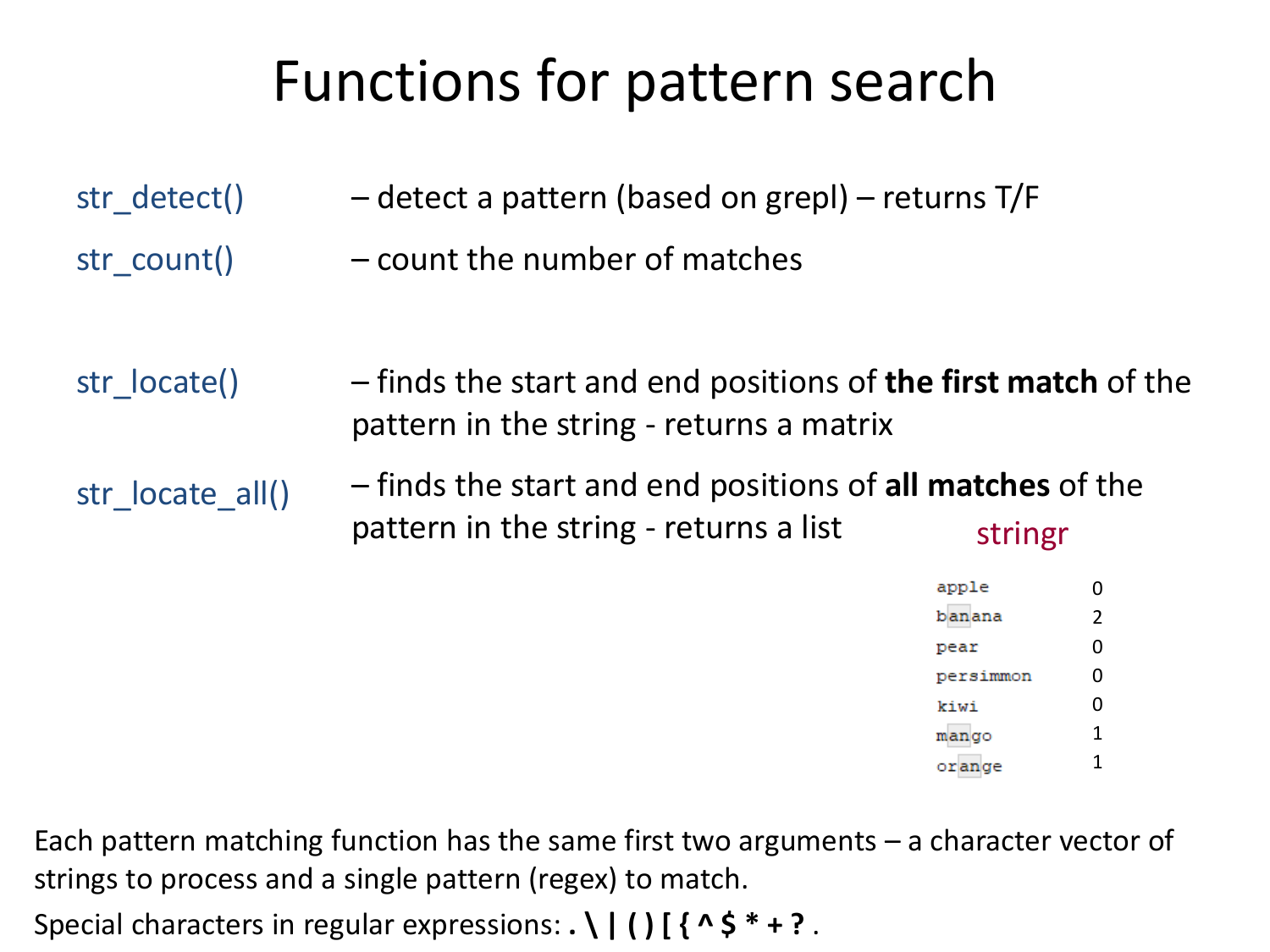#### Exercises - functions for pattern search

Find the fruits that start with the letter 'p':

```
str_detect(fruits,"^p")
```
Find the fruits that don't start with the letter p:

```
str detect(fruits,"^[^p]")
```
Find the fruits that don't contain the letter p:

```
str detect(fruits,"^[^p]([^p])*[^p]$")
```
Find the number of times 'an' appears in each fruit name: str count(fruits, "an")

```
Find the position of the first match (or all matches) of 'an' in each fruit name: 
str locate(fruits, "an")
str locate all(fruits, "an")
```
Find more exercises on line at:

<http://dept.stat.lsa.umich.edu/~jerrick/courses/stat701/notes/stringmanip.html>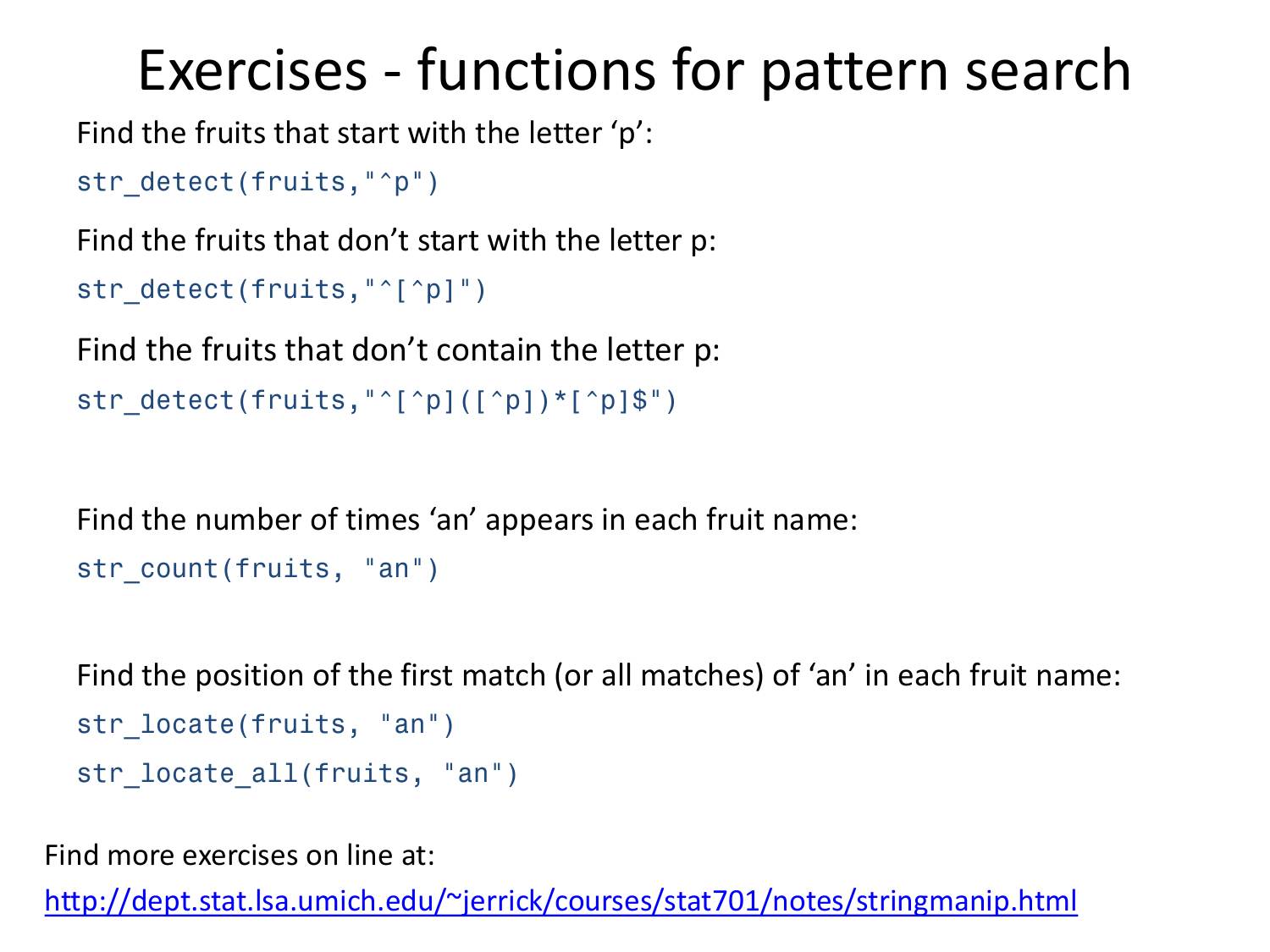#### Exercises - functions for pattern search

Let's look at the school address data and see if each address has a state (two capital letters) and a zip code (five digits).

First read in the data:

```
schools<-read.csv(file="sch_3citiesSTall.csv", header=T, as.is=T)
head(schools)
state zip <- "[A-Z]{2} [0-9]{5}"
```

```
st z1 <- str detect(schools$adr, state zip)
summary(st_z1)
```

```
Let's try one more pattern – with two spaces between state and zip:
state zip2 <- "[A-Z]{2} [0-9]{5}"
st z2 <- str detect(schools$adr, state zip2)
summary(st_z2)
```
Let's find the location of the first occurrence in each address of the first pattern preceded by a city: csz <- "[A-Z][a-z]+ [A-Z]{2} [0-9]{5}" st z <- str locate(schools\$adr,csz)

Let's see if each school address has only one state, then only one zip code…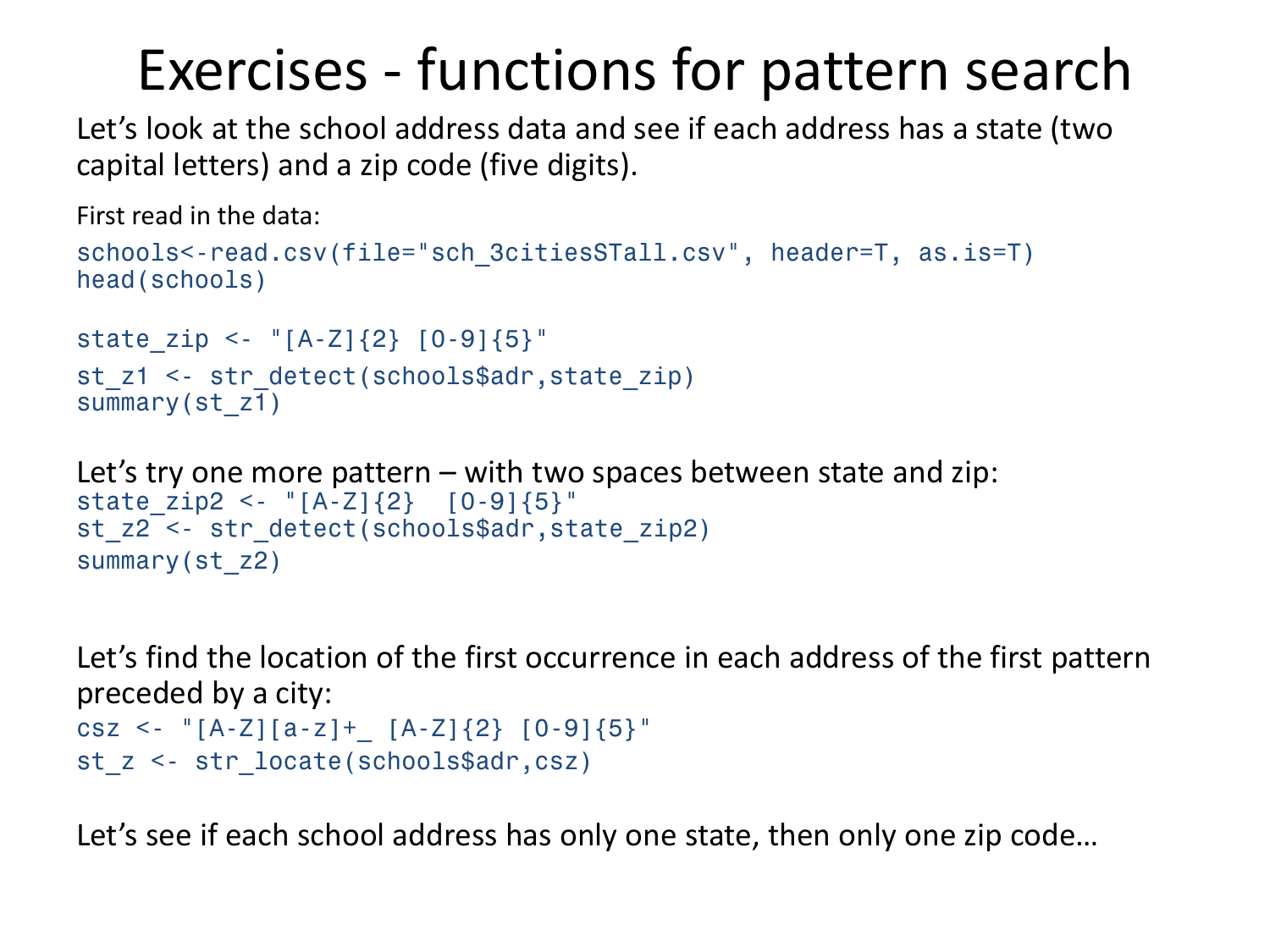## Functions for pattern matching

| str_extract()     | - extracts the text of the first match, returns a vector |
|-------------------|----------------------------------------------------------|
| str extract all() | - extracts the text of the all matches, returns a list   |

| str match() | - returns the first match in each string, as a matrix with a |
|-------------|--------------------------------------------------------------|
|             | column for each () group                                     |

str\_match\_all() – returns all matches as a list (of matrices)

#### str\_subset() – returns only the strings that that contain the pattern

Each pattern matching function has the same first two arguments – a character vector of strings to process and a single pattern (regex) to match.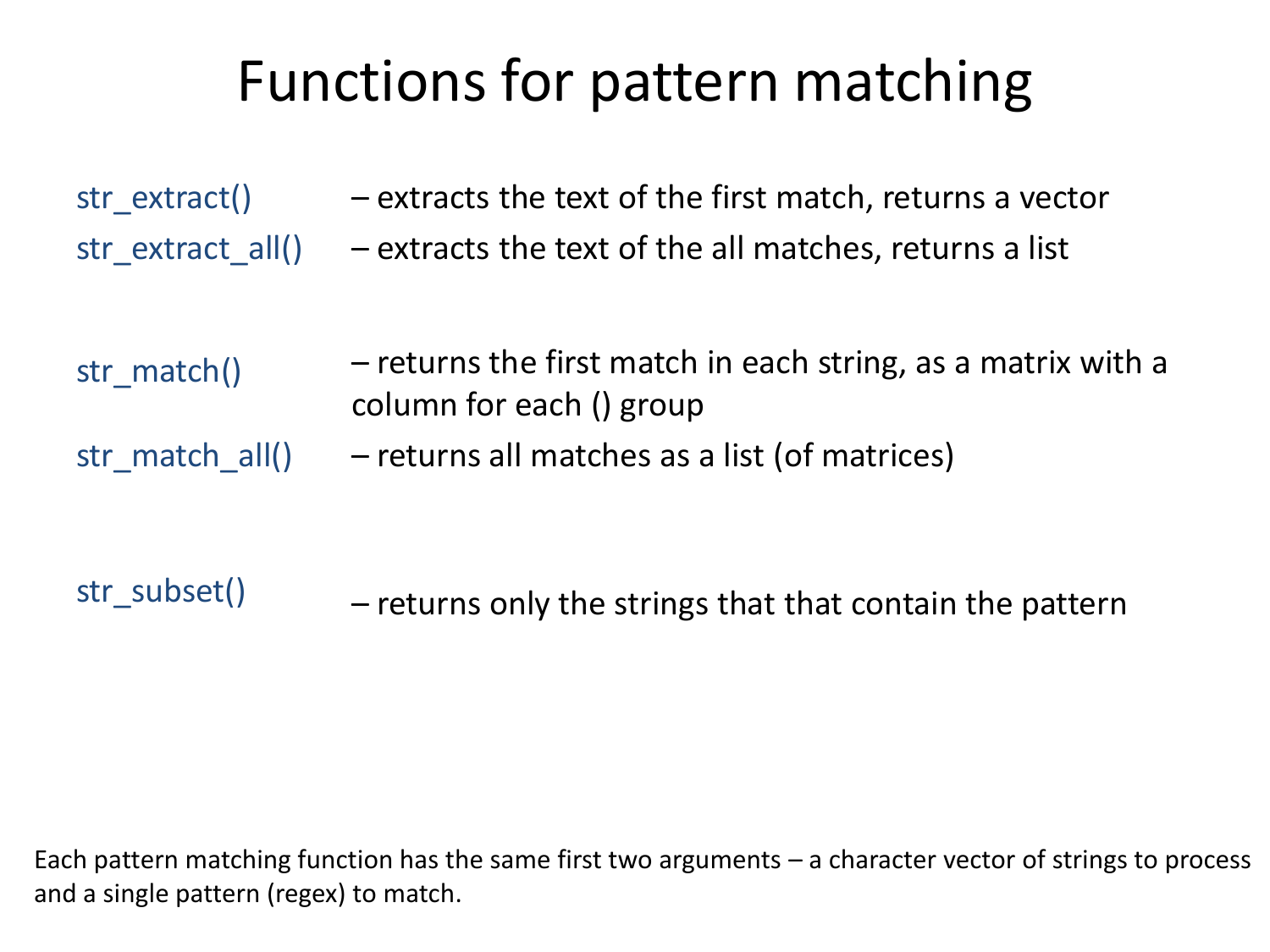## Exercises - functions for pattern matching

Let's extract from each address the city, state and zip (two spaces between state and zip):

```
csz <- "[A-Z][a-z]+ [A-Z]{2} [0-9]{5}"
adr end <- str extract(schools$adr,csz)
head(adr_end)
```

```
adr_end2 <- str_match(schools$adr,csz)
head(adr_end2)
```

```
Extract city, state and zip using groups (compare to the result above):
csz g \le - "([A-Z][a-z]+ ) ([A-Z]{2}) ([0-9]{5})"
adr_end3 <- str_match(schools$adr,csz_g)
head(adr end3)
```
Find all of the schools in Maine: schools ME <- str subset(dtA\$adr, "ME [0-9]{5}")

Find more exercises on line at:

<http://dept.stat.lsa.umich.edu/~jerrick/courses/stat701/notes/stringmanip.html>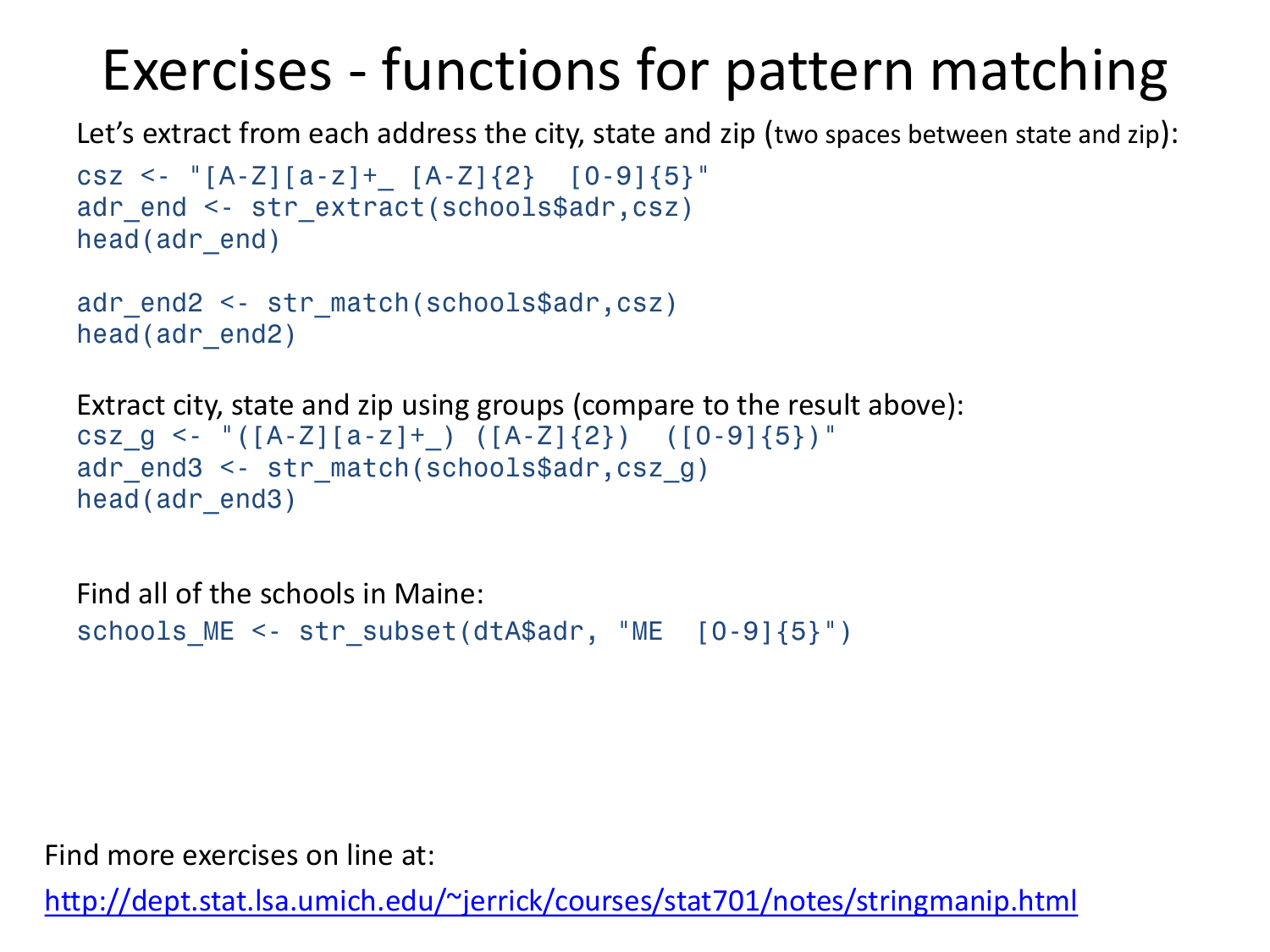#### Functions – replace and split

- str\_replace() str replace all()
- replaces the first matched pattern
- replaces all instances of the matched pattern
- str\_split() str\_split\_fixed() – splits the string based in a pattern and returns a list – splits the string based on a pattern and returns a matrix

```
str_split(..., simplify=TRUE)
                                – splits the string based on a pattern and 
                                 returns a matrix
```
One more useful function: str\_replace\_na(*string*) – converts NA to "NA" (so you don't lose data when using other stringr functions.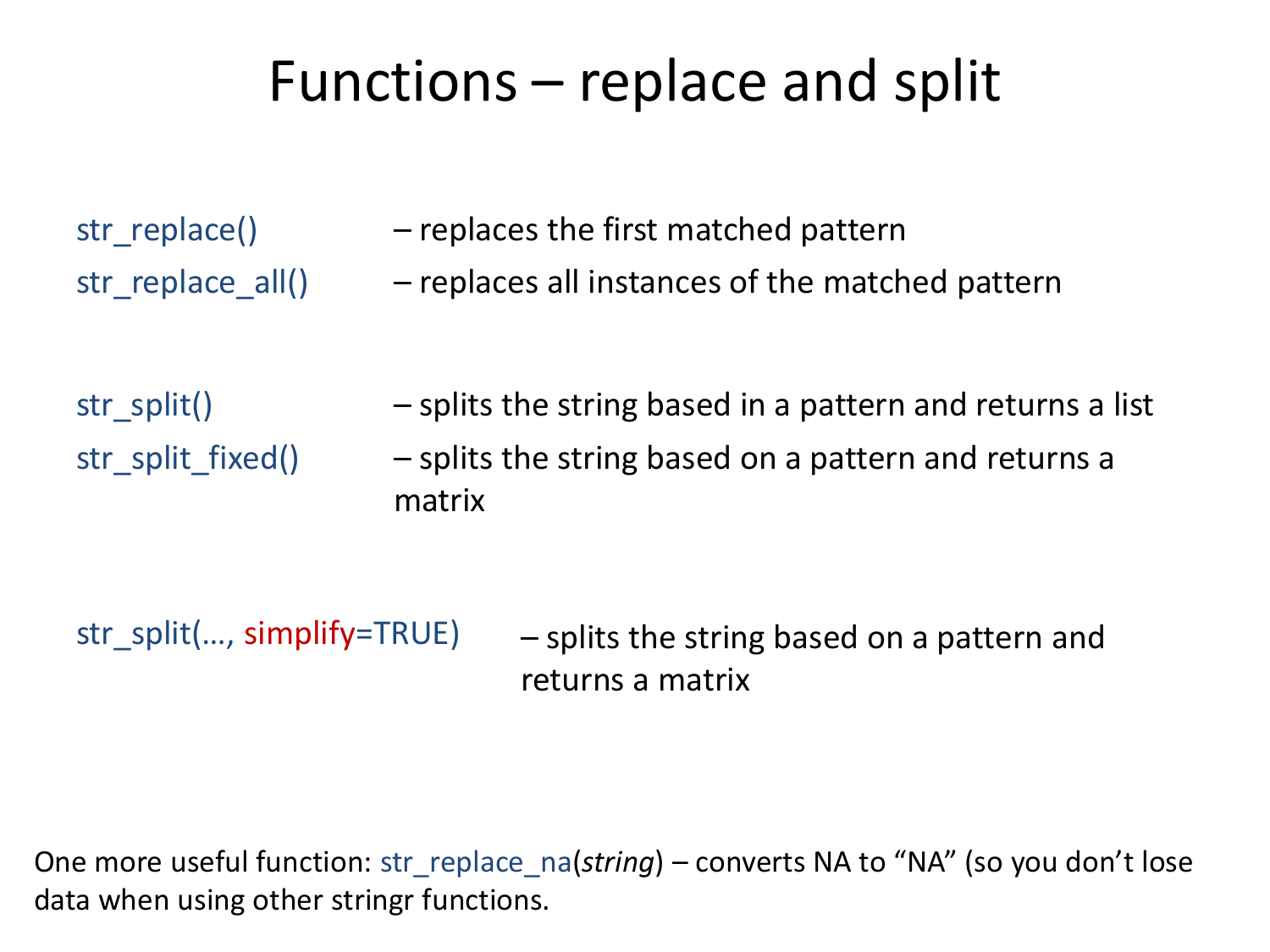#### Exercises - functions for replace and split

```
Let's clean up the addresses – remove first instance of city, state and zip (one space 
between city and state, and between state and zip):
\text{csz} <- "[A-Z][a-z]+ [A-Z]{2} [0-9]{5}"
adr clean <- str_replace(schools$adr, csz, "")
\text{adr\_clean} \leq \text{str\_replace}(\text{adr\_clean}, \text{ " + " , " " })two spaces \vert \ \vert one space
```

```
Extract city, state and zip into separate columns:
school_csz <- str_split_fixed(str_extract(adr_clean, csz)," ", n=3)
```
This should give the same result as above: school\_csz2 <- str\_split(str\_extract(adr\_clean, csz)," ", simplify=TRUE)